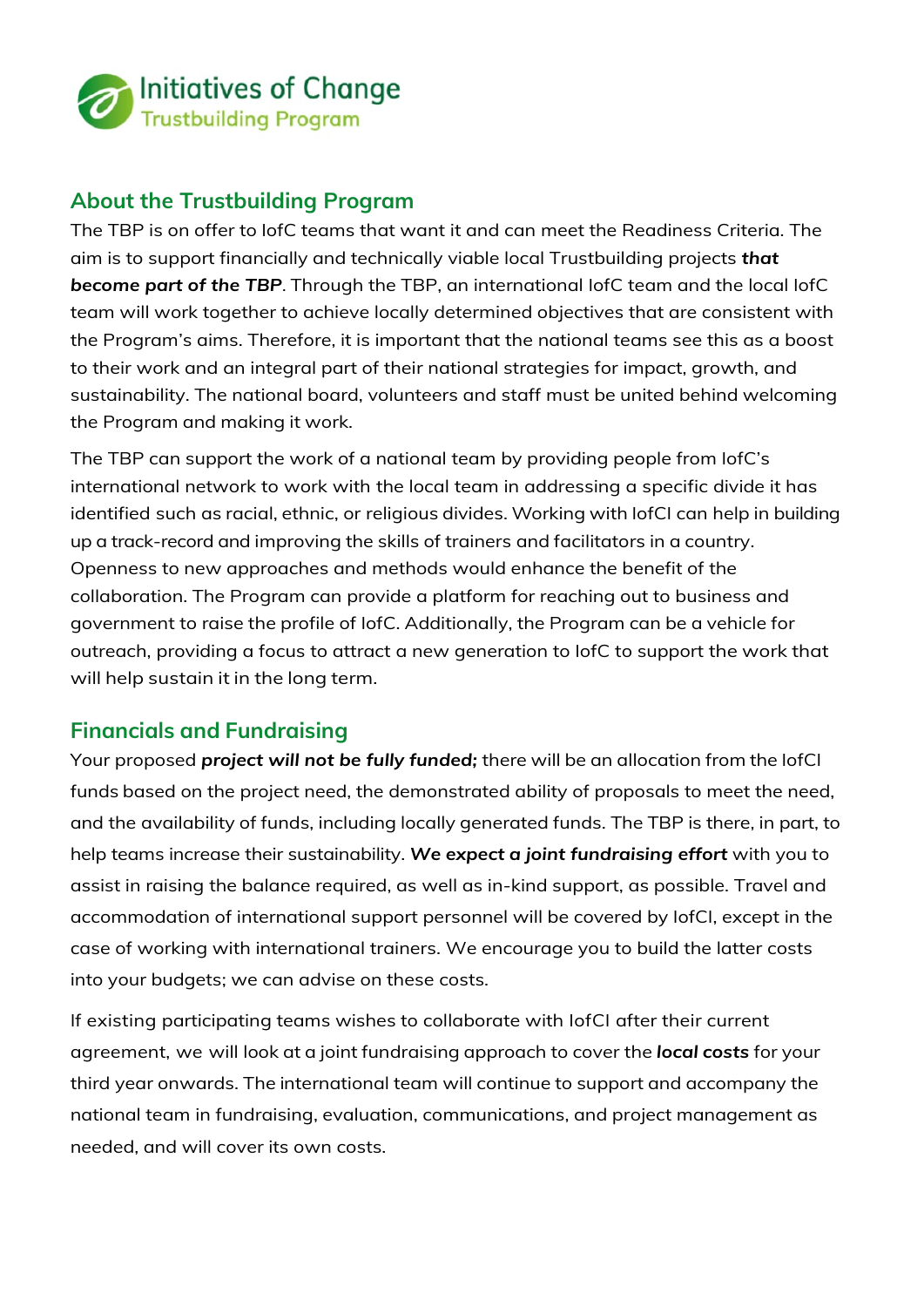# **Collaboration with Fetzer**

We are grateful to the Fetzer Institute for its investment in the work of IofC and its expressed wish and commitment to help invigorate IofC local teams and enable us to make an impact on the world, as one global team with one global vision. We hope you'll see this collaboration as an opportunity for your national team.

# **Appendices**

#### **Appendix 1: Application guidelines**

- Funds for your project are available to cover part of your operating and project expenses, such as salaries, materials, M&E, communications, activity implementation, and travel costs. You will be allocated an amount of funding that you will decide how to use over two years. If invited to make a full proposal, you will be asked to submit a budget. You will be provided with budget guidelines with the invitation.
- The TBP is flexible your project should be based on the specific local context and an acute social divide. Preference is given to existing trustbuilding initiatives that are in line with the TBP (see criteria below). We strongly recommend that teams choose one specific break down of trust to address.
- The TBP has a tried and tested methodology honed through decades of trustbuilding work developed by IofC USA which is expected to be incorporated into the proposed project and adapted to the local situation. A comprehensive training manual will be available that outlines this methodology which is also expected to be used and adapted to the local situation.
- Please ensure safeguarding measurements (protecting, and ensuring, all project stakeholders work in safety and are free from abuse/ harm) exist and there is gender equality in the team and in all activities.
- Sustainability: this is not a "one off" project, but one that needs to have a future beyond the first two years. The agreement between the national team and IofCI will be for two years to ensure support in moving towards sustainability continues after the funding period.
- There is an expectation that the national team will contribute as much as possible to the costs of the proposed project, provide in-kind support (such as volunteer time, petrol, printing) where possible and raise funds. Fundraising efforts will be supported by the TBP team. Fundraising potential and success are critical.